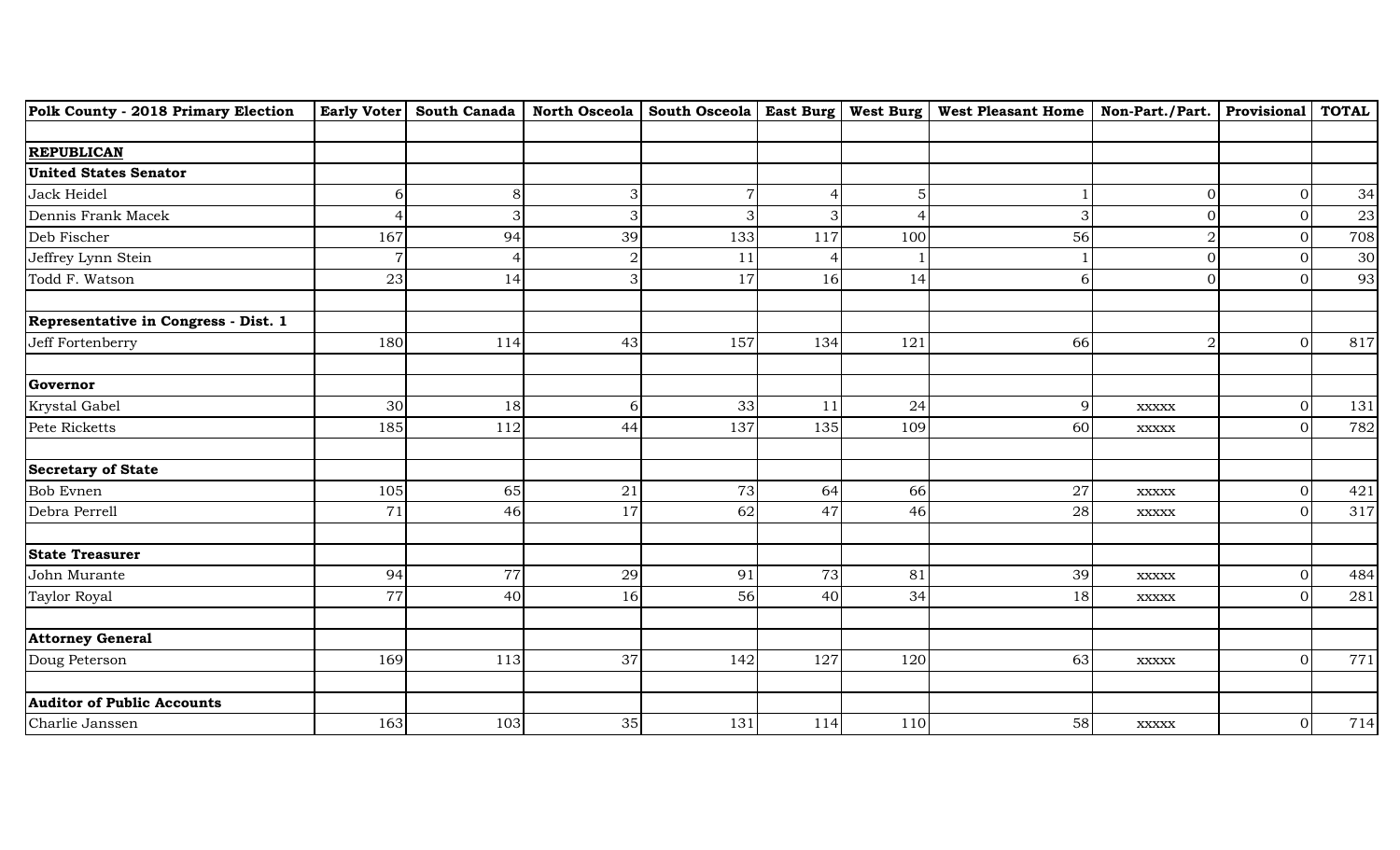| Polk County - 2018 Primary Election  |                |                |              |                |                |                | Early Voter   South Canada   North Osceola   South Osceola   East Burg   West Burg   West Pleasant Home   Non-Part./Part.   Provisional |                |                | <b>TOTAL</b> |
|--------------------------------------|----------------|----------------|--------------|----------------|----------------|----------------|-----------------------------------------------------------------------------------------------------------------------------------------|----------------|----------------|--------------|
| <b>County Commissioner - Dist. 1</b> |                |                |              |                |                |                |                                                                                                                                         |                |                |              |
| Michael J. Smith                     | ${\bf 22}$     | 44             | $\Omega$     | <b>XXXXX</b>   | 6              | $\bold{XXXXX}$ | <b>XXXXX</b>                                                                                                                            | <b>XXXXX</b>   | $\Omega$       | 72           |
| Mike Boss                            | 83             | 83             | 6            | $\bold{XXXXX}$ | 10             | XXXXX          | <b>XXXXX</b>                                                                                                                            | $\bold{XXXXX}$ | $\Omega$       | 182          |
|                                      |                |                |              |                |                |                |                                                                                                                                         |                |                |              |
| <b>County Commissioner - Dist. 2</b> |                |                |              |                |                |                |                                                                                                                                         |                |                |              |
| Michael Simonsen                     | 25             | <b>XXXXX</b>   | 16           | 68             | <b>XXXXX</b>   | 17             | 8 <sup>1</sup>                                                                                                                          | <b>XXXXX</b>   |                | 134          |
| Ron Boruch                           | 54             | $\bold{XXXXX}$ | 28           | 107            | $\bold{XXXXX}$ | 11             | 6                                                                                                                                       | <b>XXXXX</b>   | $\Omega$       | 206          |
| <b>DEMOCRAT</b>                      |                |                |              |                |                |                |                                                                                                                                         |                |                |              |
| <b>United States Senator</b>         |                |                |              |                |                |                |                                                                                                                                         |                |                |              |
| Jane Raybould                        | 54             | 9              |              | 27             | $\overline{7}$ | 5              | 10                                                                                                                                      | 0              | $\overline{0}$ | 116          |
| Frank B. Svoboda                     | $\overline{9}$ | 8              |              |                | $\sqrt{2}$     | $\overline{2}$ | $6\overline{6}$                                                                                                                         | 0              | $\Omega$       | 37           |
| Larry Marvin                         | 6              | 3              |              | 3              | $\Omega$       |                | $\Omega$                                                                                                                                | $\Omega$       |                | 15           |
| Chris Janicek                        | $\overline{4}$ | 13             |              | $\overline{2}$ | $\overline{2}$ | $\overline{2}$ |                                                                                                                                         |                |                | 26           |
| Representative in Congress - Dist. 1 |                |                |              |                |                |                |                                                                                                                                         |                |                |              |
| Dennis P. Crawford                   | 29             | 12             |              | 15             | $\sqrt{2}$     |                | 6                                                                                                                                       | 0              | $\Omega$       | 75           |
| Jessica McClure                      | 47             | 18             | 7            | 20             | 10             | 3              | 10                                                                                                                                      | ΩI             | $\Omega$       | 115          |
| Governor                             |                |                |              |                |                |                |                                                                                                                                         |                |                |              |
| Vanessa Gayle Ward                   | 24             | 8              |              | 11             | 3              |                | 3                                                                                                                                       | $\Omega$       | $\Omega$       | 52           |
| Tyler A. Davis                       | 13             | 11             |              |                | 3              | $\mathcal{D}$  | $\overline{3}$                                                                                                                          | $\Omega$       |                | 37           |
| Bob Krist                            | 39             | 13             | h            | 26             | 6              | 5              | 12                                                                                                                                      | ΩI             | $\Omega$       | 107          |
|                                      |                |                |              |                |                |                |                                                                                                                                         |                |                |              |
| <b>Secretary of State</b>            |                |                |              |                |                |                |                                                                                                                                         |                |                |              |
| Spencer Danner                       | 59             | 29             | 11           | 29             | 11             | 8              | 16                                                                                                                                      | $\overline{0}$ | $\mathbf{0}$   | 163          |
| <b>State Treasurer</b>               |                |                |              |                |                |                |                                                                                                                                         |                |                |              |
| No Candidate                         | <b>XXXXX</b>   | $\bold{XXXXX}$ | <b>XXXXX</b> | <b>XXXXX</b>   | <b>XXXXX</b>   | <b>XXXXX</b>   | <b>XXXXX</b>                                                                                                                            | <b>XXXXX</b>   | <b>XXXXX</b>   | <b>XXXXX</b> |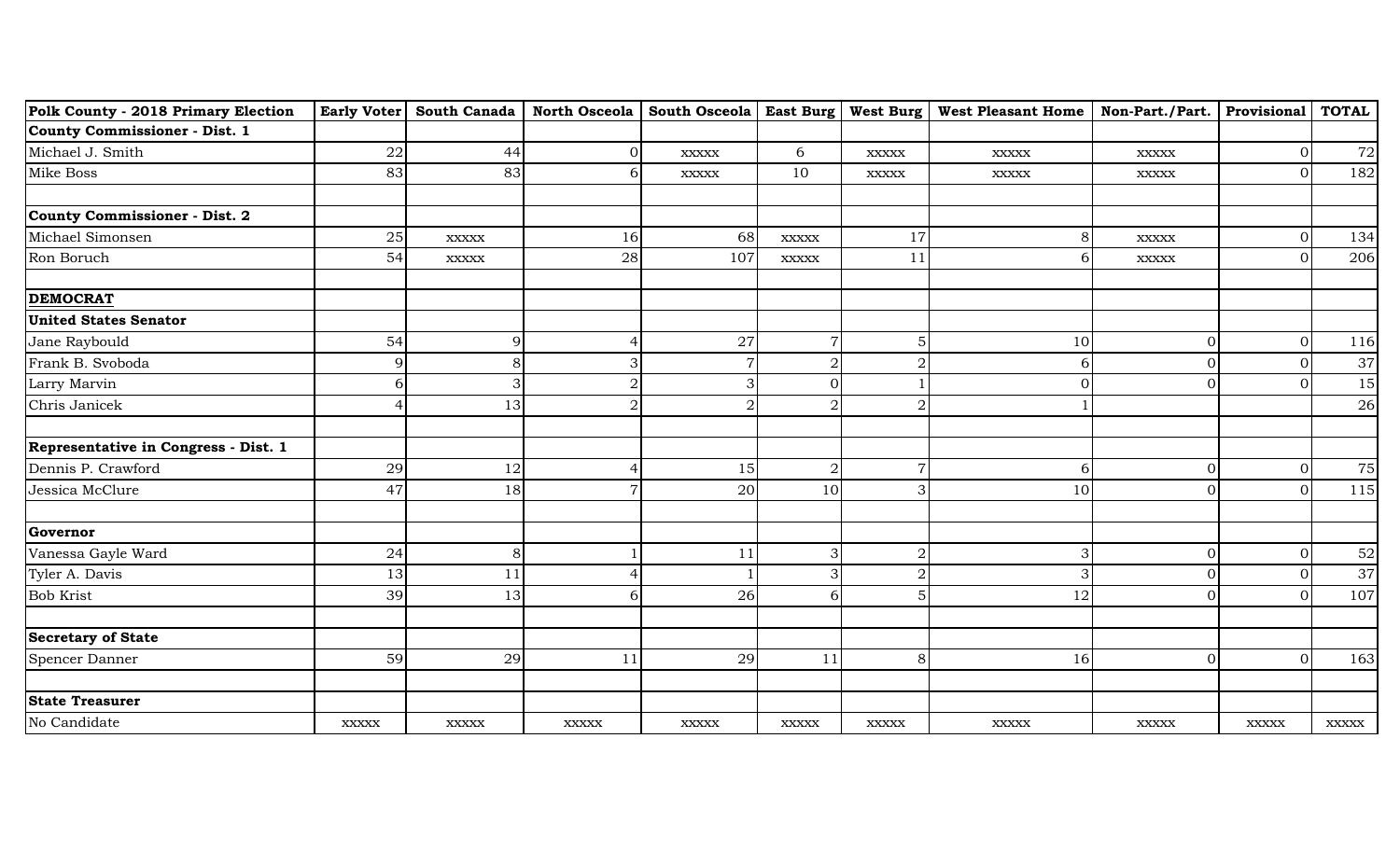| Polk County - 2018 Primary Election  |                |                |                |                |              |              | Early Voter   South Canada   North Osceola   South Osceola   East Burg   West Burg   West Pleasant Home   Non-Part./Part.   Provisional |                |                | <b>TOTAL</b> |
|--------------------------------------|----------------|----------------|----------------|----------------|--------------|--------------|-----------------------------------------------------------------------------------------------------------------------------------------|----------------|----------------|--------------|
| <b>Attorney General</b>              |                |                |                |                |              |              |                                                                                                                                         |                |                |              |
| Evangelos Argyrakis                  | 54             | 27             | $\overline{7}$ | 27             | 10           | 6            | 10 <sup>1</sup>                                                                                                                         | $\overline{0}$ | $\overline{0}$ | 141          |
|                                      |                |                |                |                |              |              |                                                                                                                                         |                |                |              |
| <b>Auditor of Public Accounts</b>    |                |                |                |                |              |              |                                                                                                                                         |                |                |              |
| Jane Skinner                         | 65             | 28             | $\overline{9}$ | 34             | 10           | 9            | 13                                                                                                                                      | $\overline{0}$ | $\mathbf 0$    | 168          |
|                                      |                |                |                |                |              |              |                                                                                                                                         |                |                |              |
| <b>LIBERTARIAN</b>                   |                |                |                |                |              |              |                                                                                                                                         |                |                |              |
| <b>United States Senator</b>         |                |                |                |                |              |              |                                                                                                                                         |                |                |              |
| Jim Schultz                          | $\overline{O}$ |                | $\Omega$       | $\Omega$       | $\mathbf{0}$ | $\Omega$     | $\Omega$                                                                                                                                | $\overline{0}$ | $\mathbf{0}$   |              |
|                                      |                |                |                |                |              |              |                                                                                                                                         |                |                |              |
| Representative in Congress - Dist. 1 |                |                |                |                |              |              |                                                                                                                                         |                |                |              |
| No Candidate                         | <b>XXXXX</b>   | $\bold{XXXXX}$ | <b>XXXXX</b>   | $\bold{XXXXX}$ | <b>XXXXX</b> | <b>XXXXX</b> | <b>XXXXX</b>                                                                                                                            | <b>XXXXX</b>   | <b>XXXXX</b>   | <b>XXXXX</b> |
|                                      |                |                |                |                |              |              |                                                                                                                                         |                |                |              |
| Governor                             |                |                |                |                |              |              |                                                                                                                                         |                |                |              |
| No Candidate                         | <b>XXXXX</b>   | <b>XXXXX</b>   | <b>XXXXX</b>   | <b>XXXXX</b>   | <b>XXXXX</b> | <b>XXXXX</b> | <b>XXXXX</b>                                                                                                                            | <b>XXXXX</b>   | <b>XXXXX</b>   | <b>XXXXX</b> |
|                                      |                |                |                |                |              |              |                                                                                                                                         |                |                |              |
| <b>Secretary of State</b>            |                |                |                |                |              |              |                                                                                                                                         |                |                |              |
| No Candidate                         | <b>XXXXX</b>   | $\bold{XXXXX}$ | <b>XXXXX</b>   | $\bold{XXXXX}$ | <b>XXXXX</b> | <b>XXXXX</b> | <b>XXXXX</b>                                                                                                                            | <b>XXXXX</b>   | <b>XXXXX</b>   | <b>XXXXX</b> |
|                                      |                |                |                |                |              |              |                                                                                                                                         |                |                |              |
| <b>State Treasurer</b>               |                |                |                |                |              |              |                                                                                                                                         |                |                |              |
| No Candidate                         | <b>XXXXX</b>   | <b>XXXXX</b>   | <b>XXXXX</b>   | <b>XXXXX</b>   | <b>XXXXX</b> | <b>XXXXX</b> | <b>XXXXX</b>                                                                                                                            | <b>XXXXX</b>   | <b>XXXXX</b>   | <b>XXXXX</b> |
|                                      |                |                |                |                |              |              |                                                                                                                                         |                |                |              |
| <b>Attorney General</b>              |                |                |                |                |              |              |                                                                                                                                         |                |                |              |
| No Candidate                         | <b>XXXXX</b>   | <b>XXXXX</b>   | <b>XXXXX</b>   | <b>XXXXX</b>   | <b>XXXXX</b> | <b>XXXXX</b> | <b>XXXXX</b>                                                                                                                            | <b>XXXXX</b>   | <b>XXXXX</b>   | <b>XXXXX</b> |
|                                      |                |                |                |                |              |              |                                                                                                                                         |                |                |              |
| <b>Auditor of Public Accounts</b>    |                |                |                |                |              |              |                                                                                                                                         |                |                |              |
| No Candidate                         | <b>XXXXX</b>   | <b>XXXXX</b>   | <b>XXXXX</b>   | <b>XXXXX</b>   | <b>XXXXX</b> | <b>XXXXX</b> | <b>XXXXX</b>                                                                                                                            | <b>XXXXX</b>   | <b>XXXXX</b>   | <b>XXXXX</b> |
|                                      |                |                |                |                |              |              |                                                                                                                                         |                |                |              |